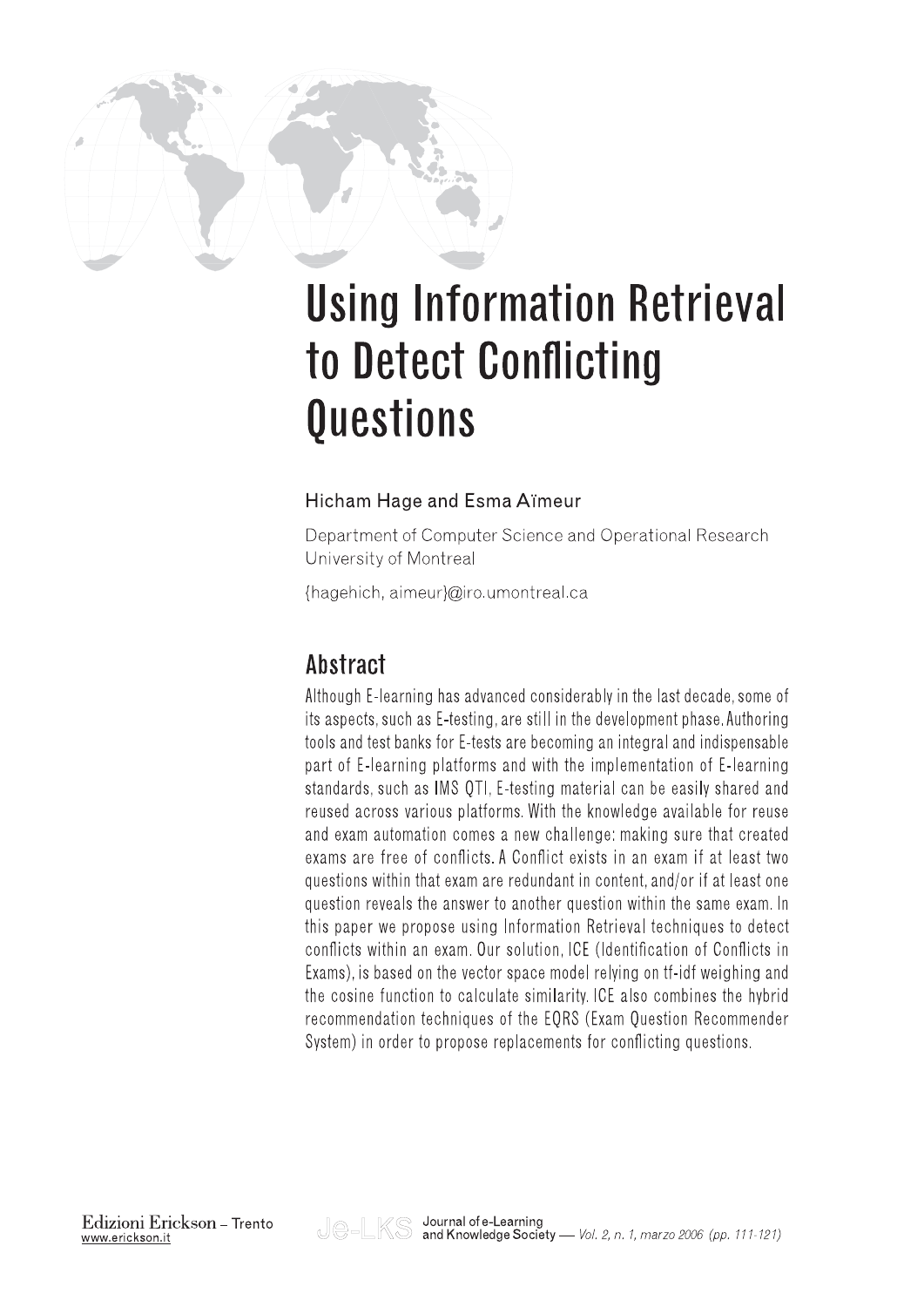## 1. Introduction

E-learning has advanced considerably in the last years. Today, there exist many E-learning platforms, commercial (*WebCT<sup>1</sup>, Blackboard<sup>2</sup>*) or open source (*ATutor<sup>3</sup>*), which offer many tools and functionalities, some aimed towards teachers and developers, and others aimed towards students and learners (Gaudiosi, Boticario, 2003). Nonetheless, some of E-learning's aspects, such as *E-testing*, are still in their early stages. E-learning platforms offer E-testing Authoring tools and Test Banks, nevertheless, most of these tools are limited to the platform itself and to the best of our knowledge, Test Banks are *limited* to the teacher's private use. With E-learning standards and specifications, such as the IMS QTI<sup>4</sup> (IMS Question and Test Interoperability), teachers can *explicitly* share E-testing material by using import/ export functionalities, available only on some platforms. In order to encourage knowledge sharing and reuse, we are currently in the works of designing and implementing a web-based *assessment authoring tool* called *Cadmus*. Cadmus offers an IMS QTI-compliant centralized questions-and-exams repository for teachers to store and share *implicitly* E-testing knowledge and resources. Moreover, Cadmus offers tools such as the EQRS (Exam Questions Recommender System) (Hage, Aïmeur, 2005) to help locate required information. Nevertheless, selecting questions depending on the teacher's preference cannot guarantee a flawless exam with no conflicts. A conflict exists in an exam if two or more questions are redundant in content, and/or if a certain question reveals the answer of another question within the same exam. Such conflicts might be frequent typically when a teacher is using shared questions, and especially in the automation of the exam creation process. This paper introduces ICE (Identification of Conflicts in Exams), a module within Cadmus that uses IR (Information Retrieval) techniques to identify conflicts within an exam. ICE is based on the *vector space* model using the *cosine* function and *tf-idf* weighing technique (Singhal 2001). Furthermore, ICE combines the EQRS techniques in order to recommend replacements for conflicting questions. The paper is organized as follows: section 2 introduces E-learning, and E-testing; section 3 presents Cadmus; section 4 describes the approach of ICE; section 5 highlights the testing procedure and results; and section 6 concludes the paper and presents the future works.

## 2. E-Learning

E-learning is the delivery and support of educational and training material using computers. E-learning is an aspect of distant learning, where teaching ma-

<sup>&</sup>lt;sup>1</sup> http://www.webct.com/.

<sup>&</sup>lt;sup>2</sup> http://www.blackboard.com/.

<sup>&</sup>lt;sup>3</sup> http://www.atutor.ca/.

<sup>&</sup>lt;sup>4</sup> http://www.imsproject.org/.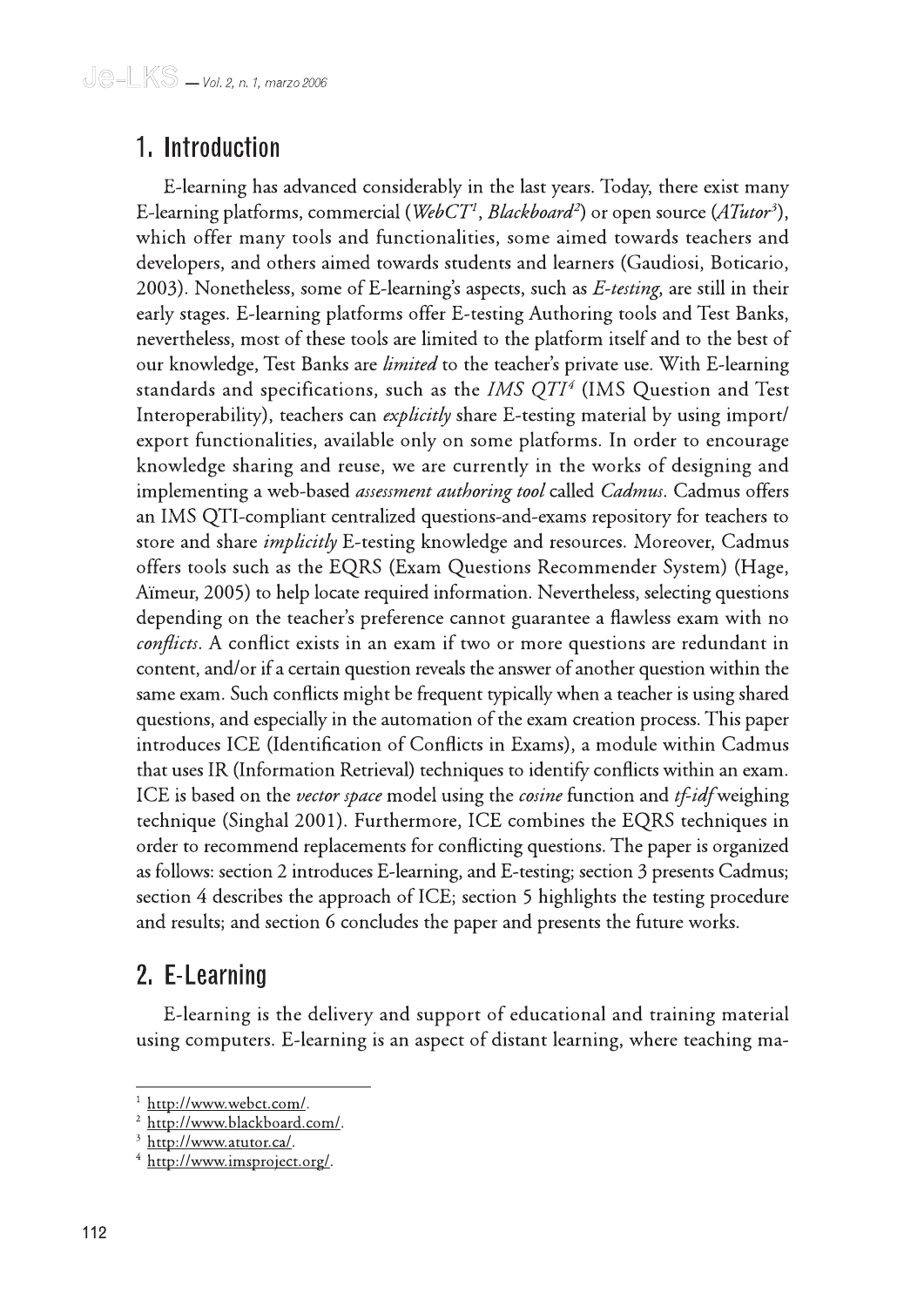terial is accessed through electronic media and where teachers and students can communicate electronically. E-learning is very convenient and portable, and involves a great collaboration and interaction between students and tutors or specialists. There are four parts in the life cycle of E-learning: Skill Analysis, Material Development, Learning Activity and Evaluation/Assessment.

#### 2.1 E-testing

E-testing is the development, delivery and support of testing and assessment material using computers. Research done on 908 volunteers from 25 different classes at Ball State University (Butler 2003) indicates that student taking exams on computers have a positive attitude towards a higher number of exams, and that E-testing promotes a higher sense of control within the students and less anxiety about taking exams. There exist many E-learning platforms that offer different functionalities, most offer only basic testing functionalities, and are limited to the platform itself.<sup>5</sup> Furthermore, each E-learning platform chooses a different platform/operating system, its own unique authoring tools, and stores the information in its own format. Therefore, in order to reuse E-learning material developed on a specific platform, one must change considerably that material or recreate it using the target platform authoring tools. Standards and specifications help simplify the development, use and reuse of E-learning material (Mohan, Greer, 2003).

Currently, there are many organizations developing different standards for Elearning, each promoting its own standards.<sup>6</sup> IMS QTI sets a list of specifications used in order to exchange assessment information, such as questions, tests, and results. QTI allows assessment systems to store their data in their own format, and provides a mean to import and export that data, in the QTI format, between various assessment systems.

## 3. Cadmus

Cadmus offers an IMS QTI-compliant centralized questions-and-exams repository for teachers to store and share E-testing knowledge and resources. A teacher using Cadmus may create his own questions using the Question Authoring Environment (Figure 1), has the choice to keep these questions *private*, or *share* them with other teachers. Furthermore, a teacher can use the Exam Authoring Environment (Figure 1) to access his questions, or shared questions from other teachers, in order to create exams. One of the Exam Authoring Environment functionalities is the EQRS (Exam Question Recommender System), a recommender system to help

<sup>&</sup>lt;sup>5</sup> http://www.edutools.info/index.jsp.

<sup>&</sup>lt;sup>6</sup> http://workshops.eduworks.com/standards/.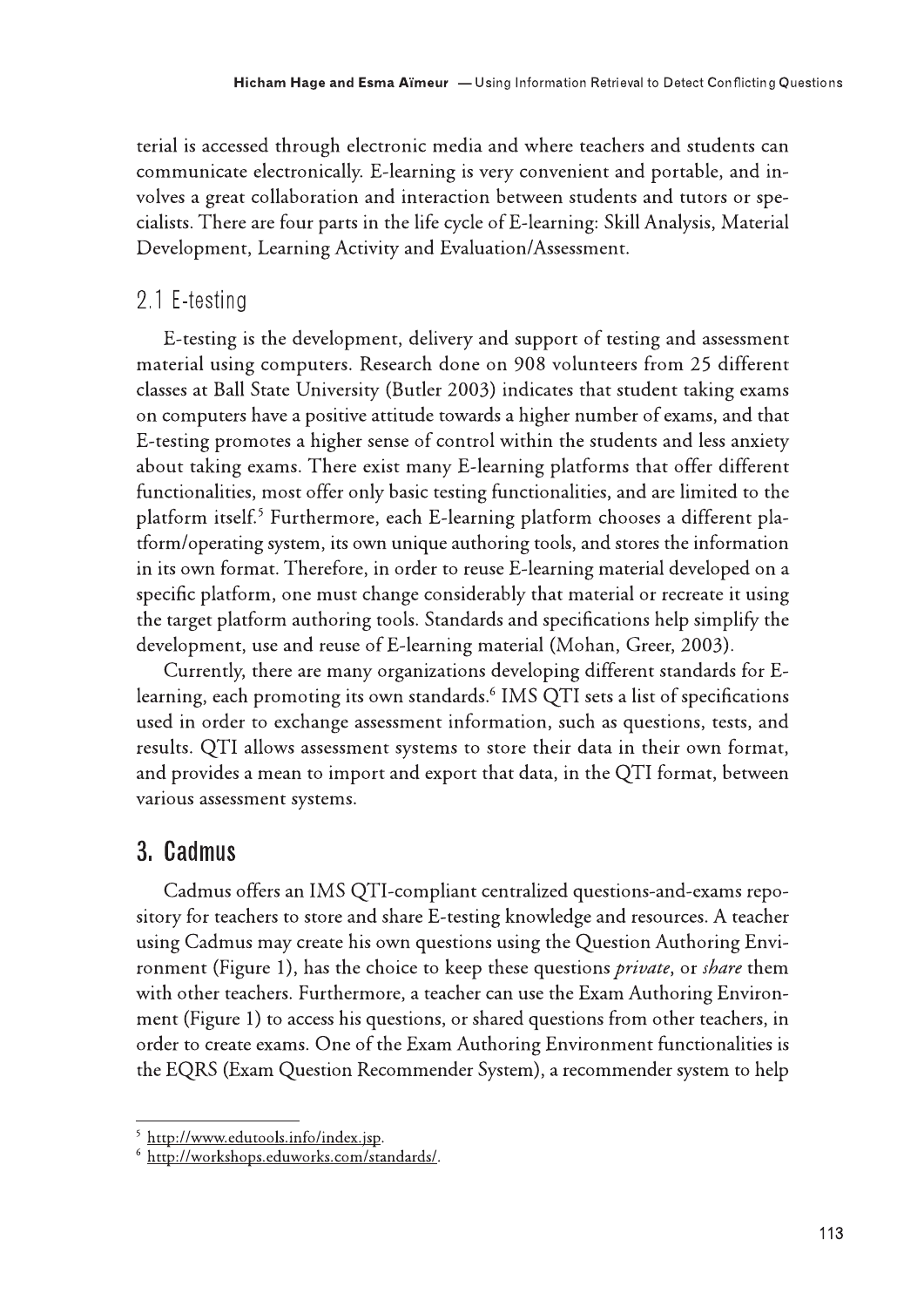teachers in their search for exam questions. In order to create a proper exam, one must make sure there are no *conflicts* between the various questions of that exam. A conflict exists between two questions in the same exam if one question reveals the answer to the other, and/or if the two questions are redundant. Such conflicts between questions within the same exam *might* be frequent, particularly when a teacher is using questions authored by others, and especially in the automation of the exam creation process. ICE (Identification of Conflicts in Exams) is a new module imbedded into the Exam Authoring Environment; ICE uses IR (Information Retrieval) techniques, to detect conflicts between questions within the same exam. «Information retrieval (IR) deals with the representation, storage, organization of, and access to information items» (Baeza-Yates, Ribeiro-Neto, 1999). The aim of IR is to provide a user with easy access to the information of his interest, estimating the usefulness of a document to the user and ranking them accordingly. IR systems usually assign documents a numeric score, used for ranking purposes. There are several models for this process (Baeza-Yates, Ribeiro-Neto, 1999; Salton, McGill, 1983); some of the most common models in IR are the vector space model and the probabilistic model (Maron, Kuhns, 1960).



Figure 1 Cadmus Architecture.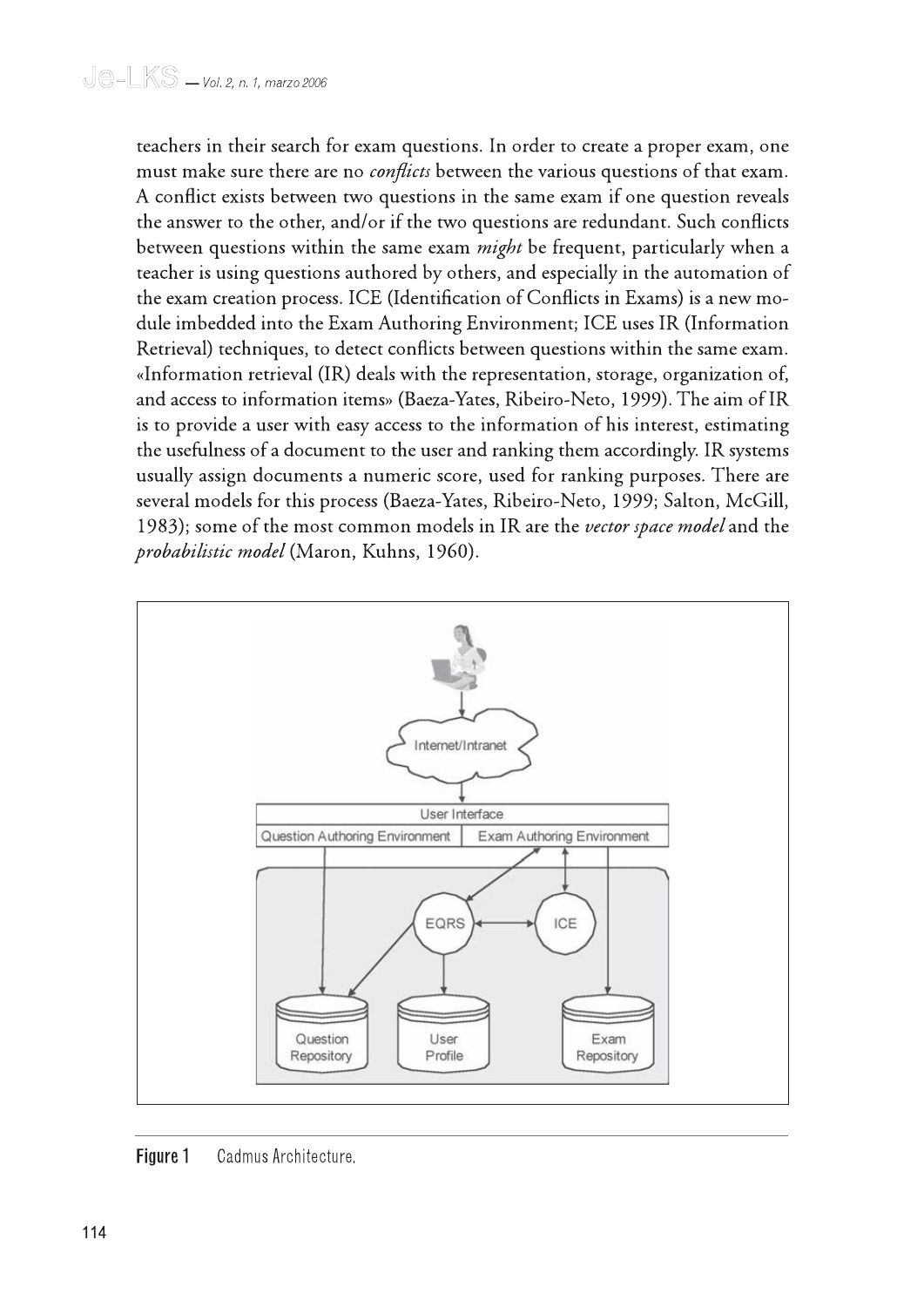## 4. ICE - Identification of Conflicts in Exams

ICE is a module within Cadmus that detects conflicts between questions within an exam. In order to detect these conflicts, ICE uses IR techniques based on the vector space model. Essentially, the vector space model relies on a *similarity* function to determine how identical the two documents are.

#### 4.1 Similarity Function

In the vector space model, text or a document is represented by a vector of terms (Salton, Wong, Yang, 1975). The Cosine of the angle between two term vectors is used to evaluate the similarity between the respective texts or documents. If the Cosine = 1 then both documents are similar (angle between vectors = 0), and if the Cosine = 0, then the two documents are orthogonal (angle between vectors = 90). Equation 1 highlights the similarity function used to evaluate the similarity (the cosine) between the document vector  $\vec{d}_i$  and the query vector  $\vec{q}$ .

$$
\sin (\vec{d}_j, \vec{q}) = \frac{\sum_{i=1}^{n} w_{i,j} \times w_{i,q}}{\sqrt{\sum_{i=1}^{n} w_{i,j}^{2} \times \sqrt{\sum_{i=1}^{n} w_{i,q}^{2}}}}
$$

**Equation 1: Similarity Function** 

In Equation 1  $w_{i,j}$  represents the weight of the term i in the document j and  $w_{i,q}$  represents the weight of the term i in the query q. In an IR system a query represents what the user is looking for, and the documents represent the search domain. In ICE, the documents are the questions within a specific exam, and the query is one of the exam questions where ICE is trying to determine if any conflicts exist between this *query question* and the rest of the questions within that Exam. When an Author is creating a new question in Cadmus, he is required to specify one or more keywords relating to the content of that question. The terms that compose the query and document vectors are these, author specified, keywords. In order to specify the weight of the keywords  $(w_{i,i}$  and  $w_{i,j}$ ) ICE uses the tf-idf weighting technique.

#### 4.2 tf-idf weighting

The *tf-idf* weighting scheme relies on the tf (Term Frequency) and idf (Inverted Document Frequency) to determine the weight of a keyword in a certain document. The weight  $w_{ij}$  of a keyword i in a document j is calculated using the formula in Equation 2.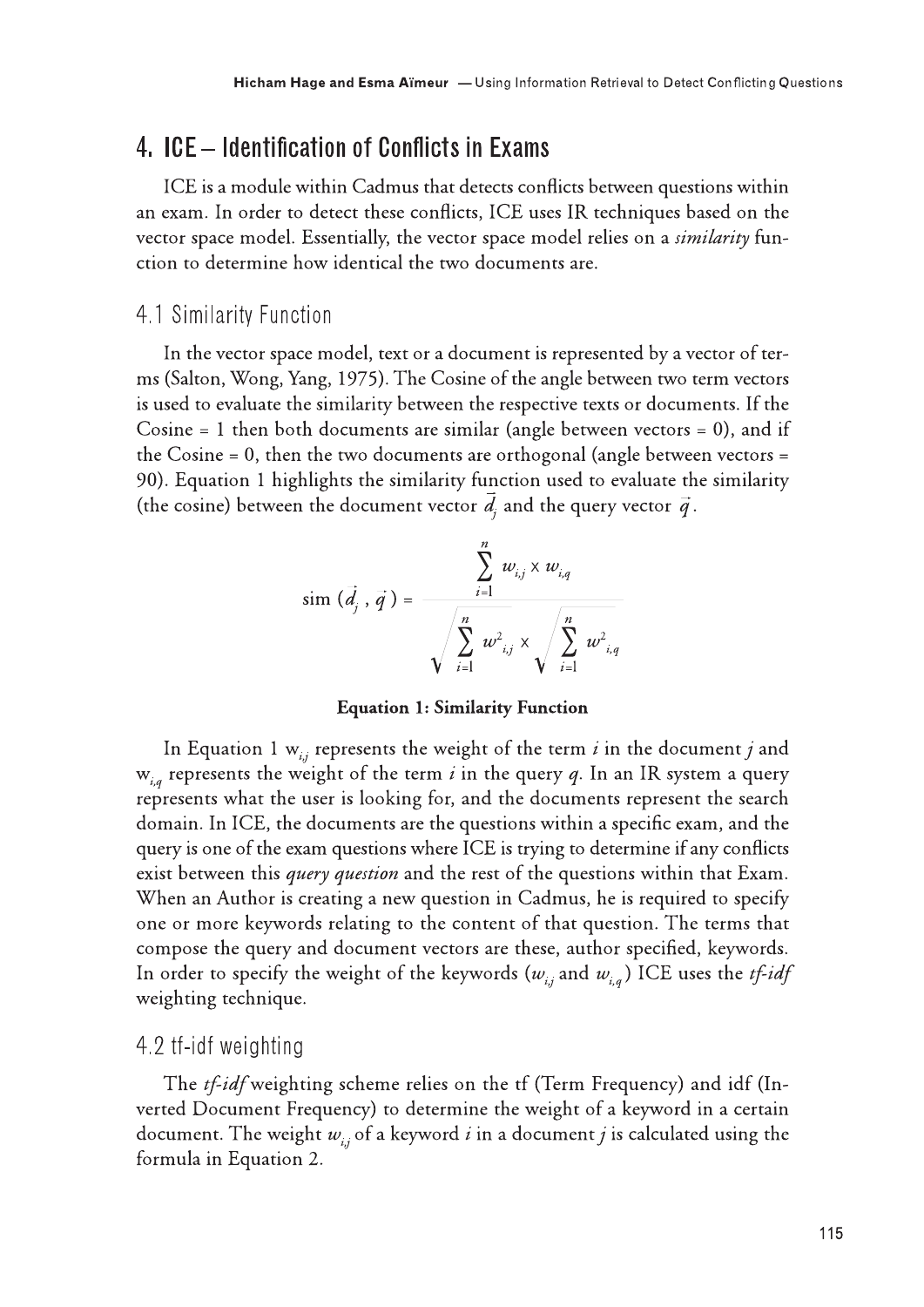$w_{ii} = tf_{ii} \times idf_{ii}$ 

#### Equation 2: tf-idf formula

 $\mathsf{tf}_{ii}$  represents the importance of the term i in the document j, and is calculated using Equation 3 where  $freq_{ii}$  is the frequency of the term i in document j and max *freq* is the maximum frequency of a term in document *j*. idf represents the discriminating power of the term  $i$  and is determined using the formula in Equation 4, where N is the total number of documents, and  $n_i$  is the number of documents in which the term  $i$  appears in.

$$
tf_{ij} = \frac{freq_{ij}}{\max freq_i}
$$

$$
idf_i = Log_2\left(\frac{N}{n_i}\right)
$$

Equation 3: tf formula

Equation 4: idf formula

#### 4.3 ICE Process

Now that the similarity function and keyword weighing scheme is clear, let us put all the building blocks together. Figure 2 illustrates the ICE process. The first step of detecting conflicts in an exam is to select the Exam Questions. Since this process is already completed using the Exam Authoring Environment of Cadmus. There are three stages in the ICE process, preparation (tf-idf calculation), conflict detection, and conflict reporting.

```
Step1: Preparation
          Retrieve Exam data from the Exam Authoring Environment
          Set tf = 1Evaluate idf values for respective keywords
          Calculate w_{ij} = tf_{ij} \times idf_iStep2: Conflict Detection
         For i = 1 to Number of Questions in Exam {
                   q \leftarrow Question (i)
                   For j = i+1 to Number of Questions in Exam {
                             d \leftarrow Question (i)
                             Evaluate S = \text{sim} (q_i, d_i)If S > Threshold then Mark conflict
                   \mathcal{E}Step 3: Conflict Reporting
          Report marked conflicts
          Offer replacements for conflicting Questions
```
#### Figure 2 ICE process.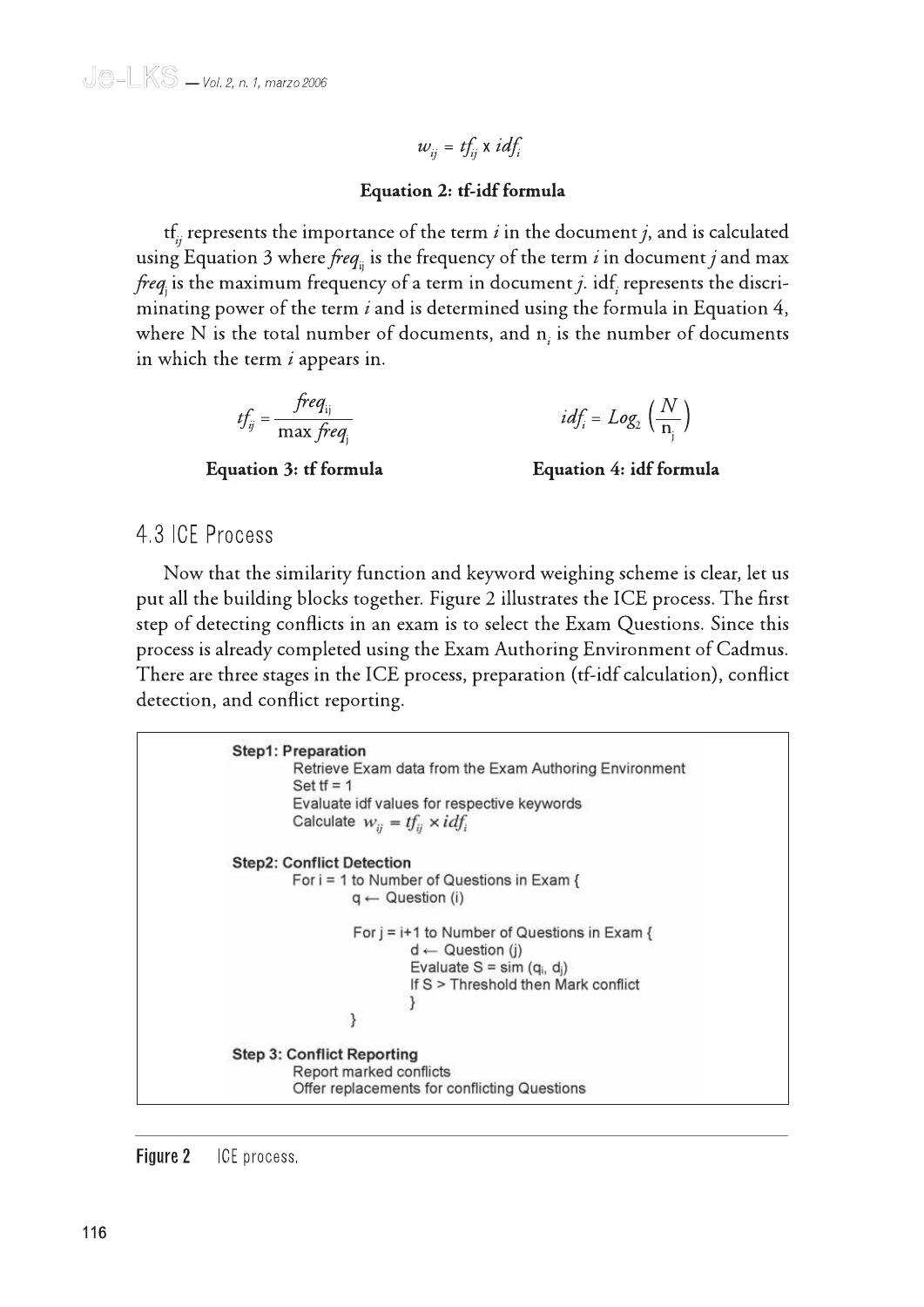#### 4.3.1 tf-idf calculation

The first step of the ICE process is to prepare the tf-idf values for the keywords. First, since exam questions are usually short, most keywords will appear only once, thus ICE assumes the tf of all the keywords to be 1. Furthermore, the Exam Authoring Environment keeps track of a counter for each of the various question's keywords; incrementing or decrementing the counter each time a question is added to, or removed from the exam. ICE iterates over the value of the keyword's counter applying Equation 4 to compute the respective idf values. Finally, ICE applies Equation 2 to evaluate the keywords' weights.

#### 4.3.2 Conflict Detection

To detect conflicts within an Exam, ICE iterates the query vector (q<sub>i</sub>) on the questions of the Exam, such that  $i \leftarrow 1$  to N-1 (N is the total number of questions in the exam). Then, for each  $q_i$ , ICE iterates the document vector,  $d_i$ , on the remaining questions, where  $j \leftarrow i+1$  to N. At each iteration (i,j), ICE calculates S1 =  $\text{sim}(q_i, d_i)$ . If S1 is greater than or equal to the threshold T, then ICE reports Q. and  $Q_i$  as redundant questions. The value of T was determined through testing and is set at 0.45.

Furthermore, at the same iteration  $(i,j)$ , ICE will automatically extract the keywords of the correct answer(s) of  $Q_i$ , and adds these keywords to  $q_i$ , resulting in a new query qa. ICE then computes  $S2 = \text{sim}(qa, d)$ . If S2 is greater than or equal to the threshold T, then ICE reports the conflict between  $Q_i$  and  $Q_i: Q_i$ reveals the answer to  $Q_i$ .

Moreover, at the same iteration (i,j), ICE will also automatically extract the keywords of the correct answer(s) of  $Q_i$ , then adds these keywords to  $d_i$ , resulting in a new document vector da. ICE then computes  $S3 = \text{sim}(q_1, da_1)$ . If  $S3$  is greater than or equal to the threshold T, then ICE reports the conflict between  $Q_i$  and  $Q_i$ :  $Q_i$  reveals the answer to  $Q_i$ .

#### 4.3.3 Conflict Reporting

When ICE detects a conflict between two questions, that conflict is reported. Both questions are specified with the option to view or replace each of the questions. To replace a question, the user can search for questions with the same criteria (Type, Difficulty, etc.) as the question to be replaced, or he can change one or more criteria to search for replacement questions.

In the first case, the search for the replacement questions is done through a simple content based filter. All the questions with the same criteria as the question to be replaced are retrieved. ICE will try first to retrieve all the questions with the same criteria as  $Q$  (the question to be replaced) and none of its keywords. If no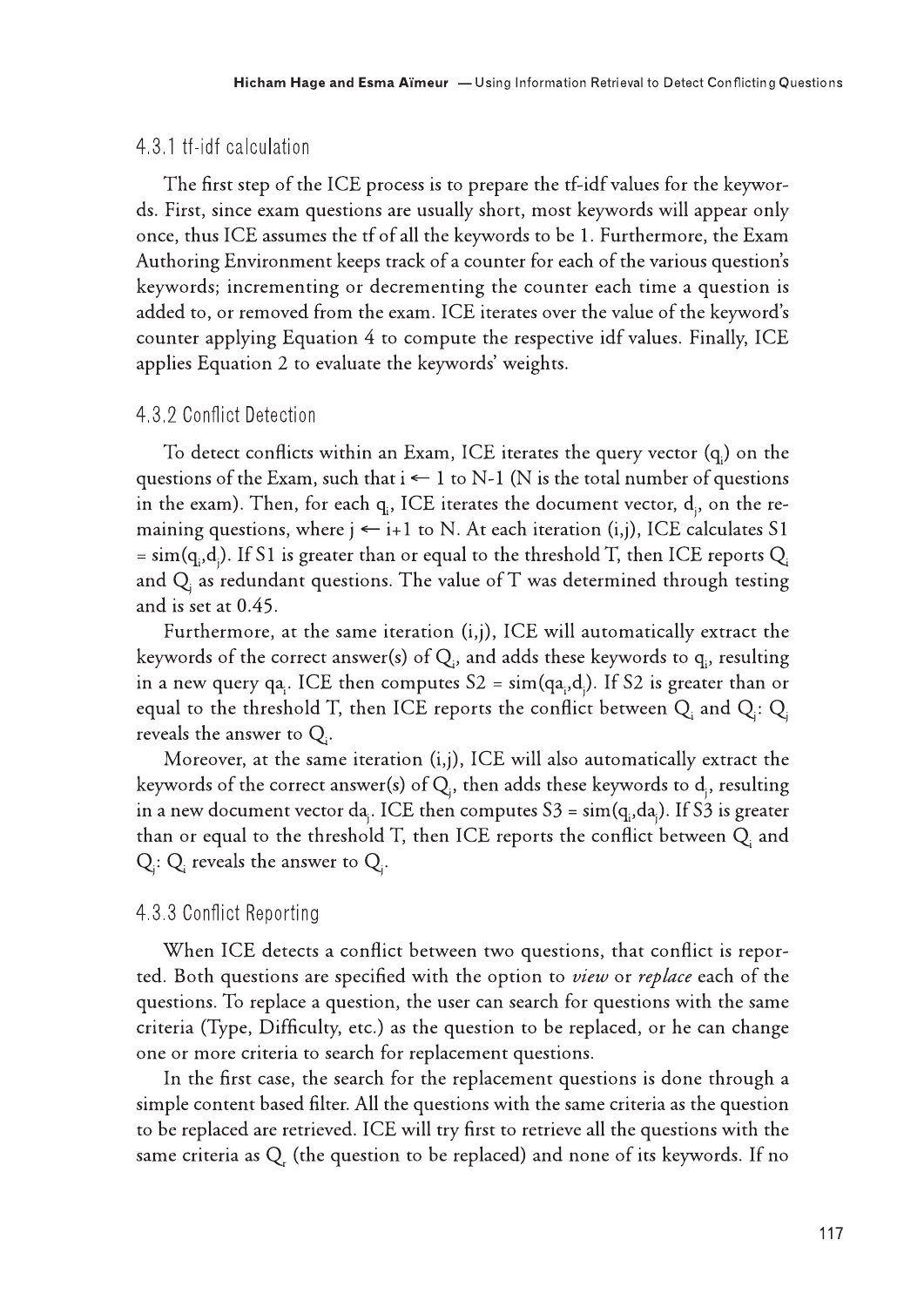replacement questions were found, ICE will attempt a new search for questions with the same criteria and some of Q's keywords. In order to know which keywords to allow in the replacement questions, ICE selects Q's *prohibited keywords* with the highest weight, such that if a replacement question had all of  $Q$ 's remaining keywords, the similarity will remain less then the threshold T. ICE will perform the new search for all the replacement questions with the same criteria as  $Q<sub>r</sub>$  and none of the prohibited keywords.

In the second case, when one or more search criteria are specified by the user, the search for replacement questions is conducted using the EQRS (Exam Question Recommender System) technique. This approach consists of using a Feature Combination, Hybrid recommendation technique (Burke, 2002; 2004) to recommend questions.

The recommender system is composed of two levels; a *Content Based* filter and a Knowledge Based filter (Burke, 2002). The Content Based filter retrieves a set of candidate questions according to their content, using the same technique for the keywords as described in the previous paragraph. These candidate questions are then sorted by the Knowledge Based filter with regards to their relevance to the user's preferences.

### 5. Testing and Results

ICE was tested on a questions bank of 200 Java questions. The test generates an exam by selecting between 10 and 40 questions randomly. After the creation of the random exam, ICE will detect the conflicts.

There were a total of 204 randomly created exams with conflicts. The random exams had an average of 28 questions. There were no undetected conflicts, and a total of 512 reported conflicts. Since the same conflict between two questions might appear in several exams, recurring conflicts were grouped into conflict case. Grouping the recurring conflicts into cases resulted in a total of 93 different conflict cases, out of which 77 (83%) were true conflicts and 16 (17%) were not actual conflicts.

These results are illustrated in Figure 3. Most of the invalid conflicts reported are due to keywords selection and weighing. Different questions with very similar keywords, such that the difference in the context of the questions is defined by only one of the keywords, have a similarity greater than the threshold. Increasing the value of the threshold will result in true conflicts being undetected.

Nonetheless, testing proved that setting  $T$  to 0.458 (T was 0.45 originally) increased the accuracy of conflict reporting, although now, there are undetected valid conflicts (Figure 4). A further increase in the value of T reduced the number of invalid conflicts reported, but did not ameliorate the accuracy since more true conflicts were passing undetected. Table 1 summarizes the results of the tests.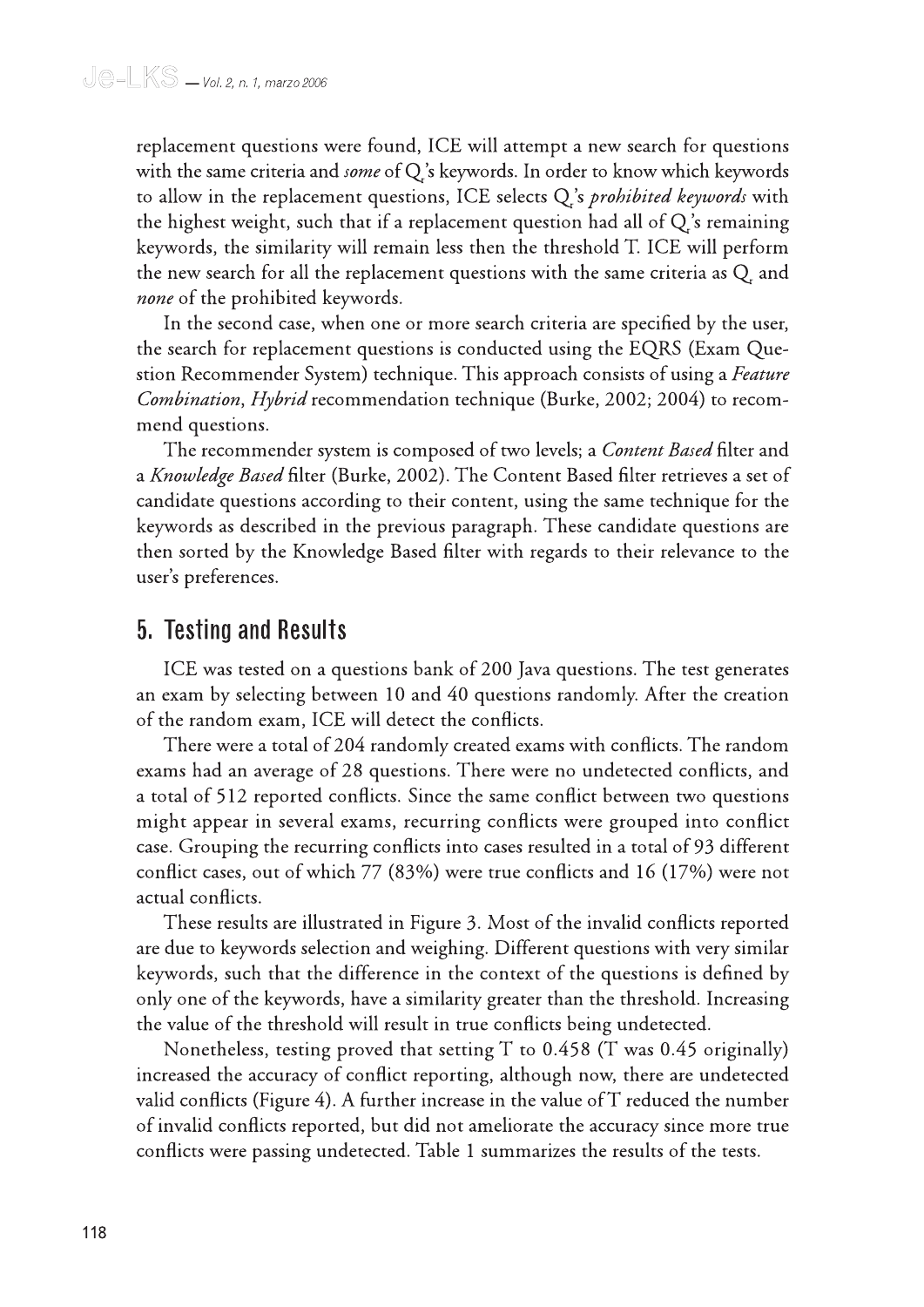

Figure 3 Preliminary Results.



Figure 4 Results after increasing T.

|                            | Total | No Conflict |           | <b>True Conflict</b> |        | Undetected<br>Conflict |          |
|----------------------------|-------|-------------|-----------|----------------------|--------|------------------------|----------|
| <b>Preliminary Results</b> | 512   | 111         | 21.68%    | 401                  | 78.32% |                        | $0\%$    |
| <b>Refined Results</b>     | 93    | 16          | $17.20\%$ | 77                   | 82.80% |                        | $0\%$    |
| Results $T = 0.458$        | 90    | 13          | $14.44\%$ | 76                   | 84.44% |                        | $1.11\%$ |

Table 1 **RESULTS SUMMARY**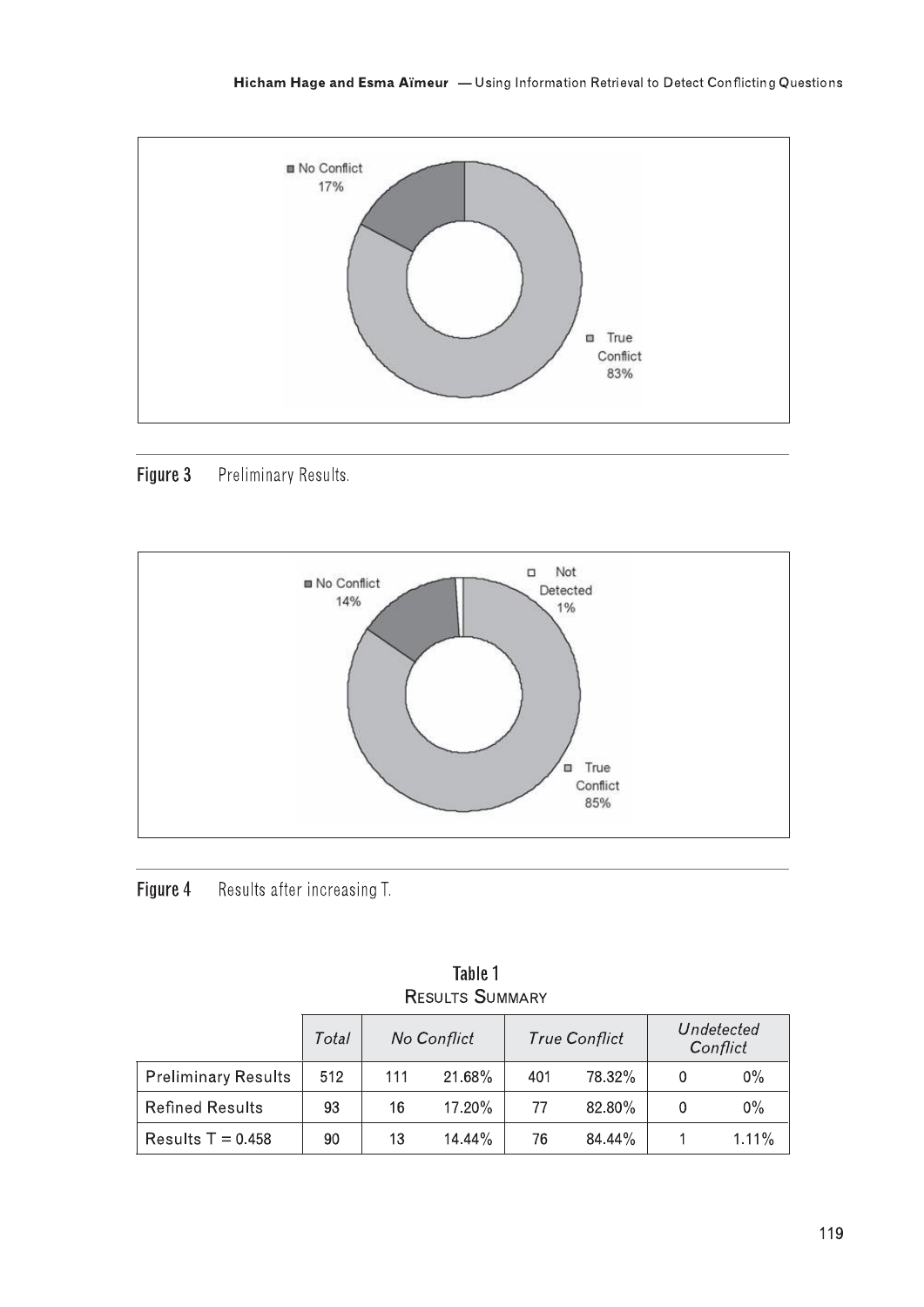Although ICE was tested only on Java questions, the accuracy of conflict detection will not suffer with subjects other than Java since ICE relies mainly on the keywords specified by the author of the question. Initial testing on sample Artificial Intelligence and Databases questions have resulted with a similar, high accuracy conflict detection.

Furthermore, testing on the available question base has revealed that whenever a question Q is detected to reveal the answer of a question Q, then both questions are similar enough in content to be detected by ICE as redundant questions.

Although it is not a complete surprise (since it is logical to assume that for a certain question to reveal the answer of another question it should be similar in context), further testing on a bigger questions base, and searching for particular cases can help determine the need of testing for such conflicts (if Q<sub>i</sub> reveals the answer of  $Q_i$ ).

### 6. Conclusion

Today, many E-learning platforms offer E-testing authoring tools. These tools create E-testing material that will remain mostly confined to their author and the platform itself.

Cadmus, an alternative solution, offers an independent IMS QTI-compliant platform to create and share E-testing material. Furthermore, to help the teachers in the exam creation process, Cadmus includes ICE, a module that detects conflicts between questions within an exam. ICE has been tested on a Question Bank of around 200 Java questions.

Results show that ICE conflict detection is quite accurate. After testing ICE on 204 randomly created exams, with an average of 28 questions in each exam, all conflicts were detected, and the accuracy of the conflict reporting was at 83%. Slightly increasing the threshold improved the accuracy by 2%, although some conflicts remained undetected. Furthermore, thus far, testing has shown that whenever a question is detected by ICE to reveal the answer of another question, the two questions are similar enough in content to be reported as redundant. Additional testing, on a larger question bank, is required to decide on the necessity of checking for such conflicts.

The main focus for future work is to enhance the weighing scheme to further refine the accuracy of conflict detection, for instance: taking advantage of the *tf*, such that keywords related to content weigh more that other keywords. Moreover, further consideration on combining tools such as the EQRS (to select the questions) and ICE (to validate the exam) in order to automate the exam question selection, bearing in mind restrictions such as to include (and not exclude due to conflicts) questions to cover the exam domain.